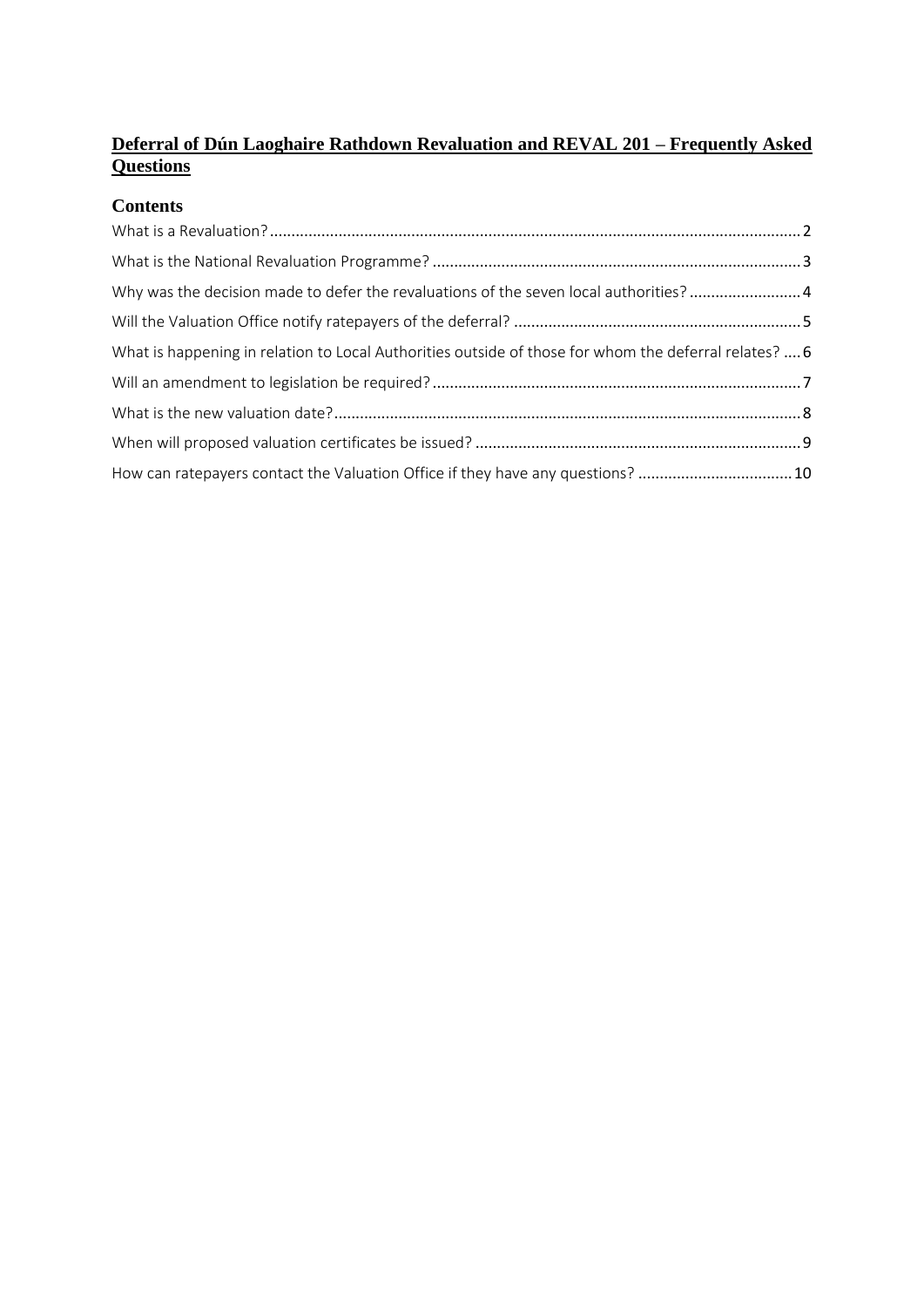#### <span id="page-1-0"></span>What is a Revaluation?

Revaluation is a process by which all rateable properties in a local authority area are valued periodically, and at the same time, by reference to a single valuation date. This results in a more transparent and equitable system for all ratepayers.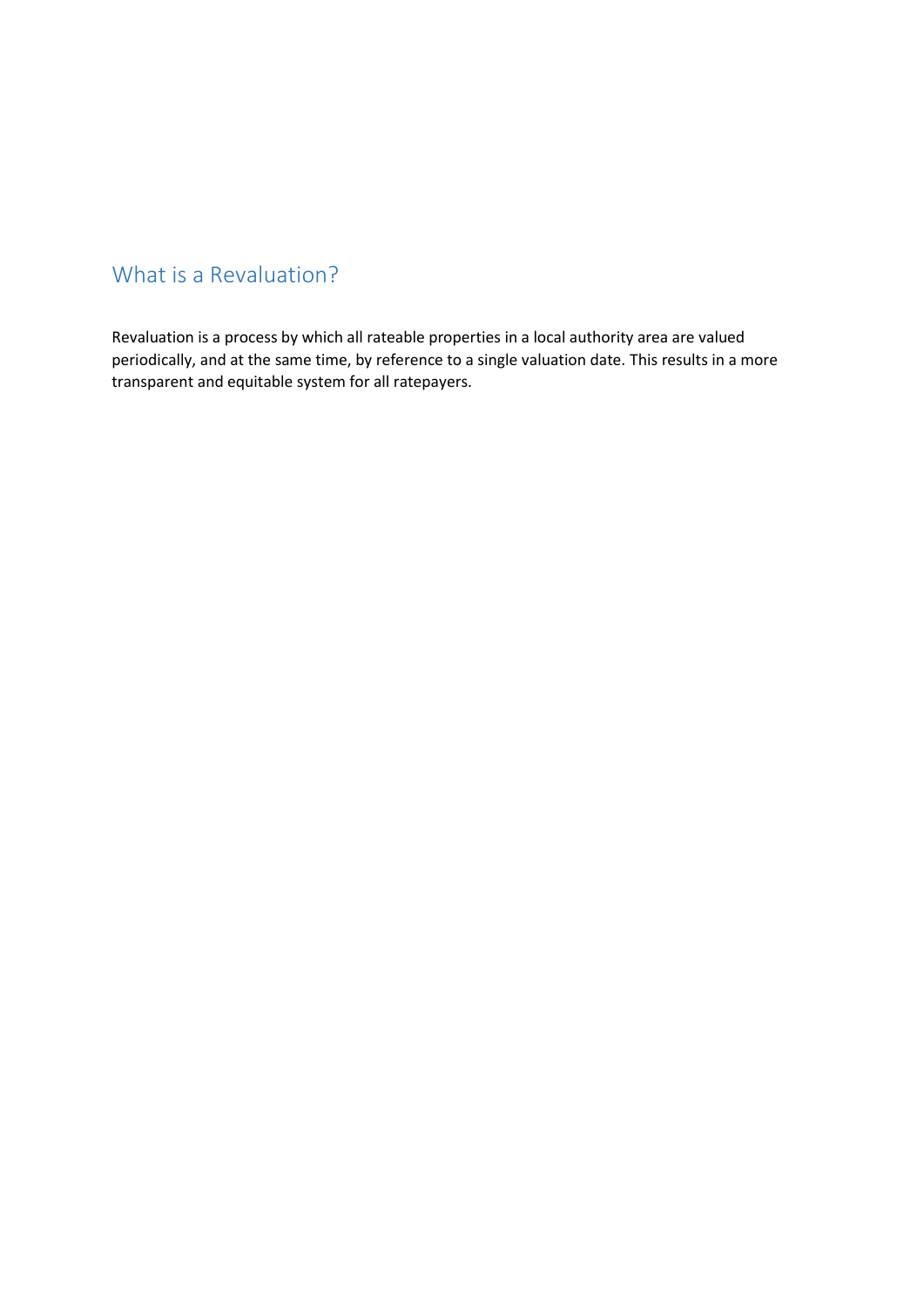#### <span id="page-2-0"></span>What is the National Revaluation Programme?

The National Revaluation Programme is an ongoing national programme to ensure that the rateable valuations of all commercial and industrial property in Ireland are reviewed and updated on a regular cycle so as to maintain relativity between individual ratepayers in the same local authority area.

The National Revaluation Programme has been in place for a number of years and, to date, 23 local authorities have been revalued. After the first revaluation of a local authority area has been completed, subsequent revaluations are then scheduled to take place every five to ten years on a recurring basis.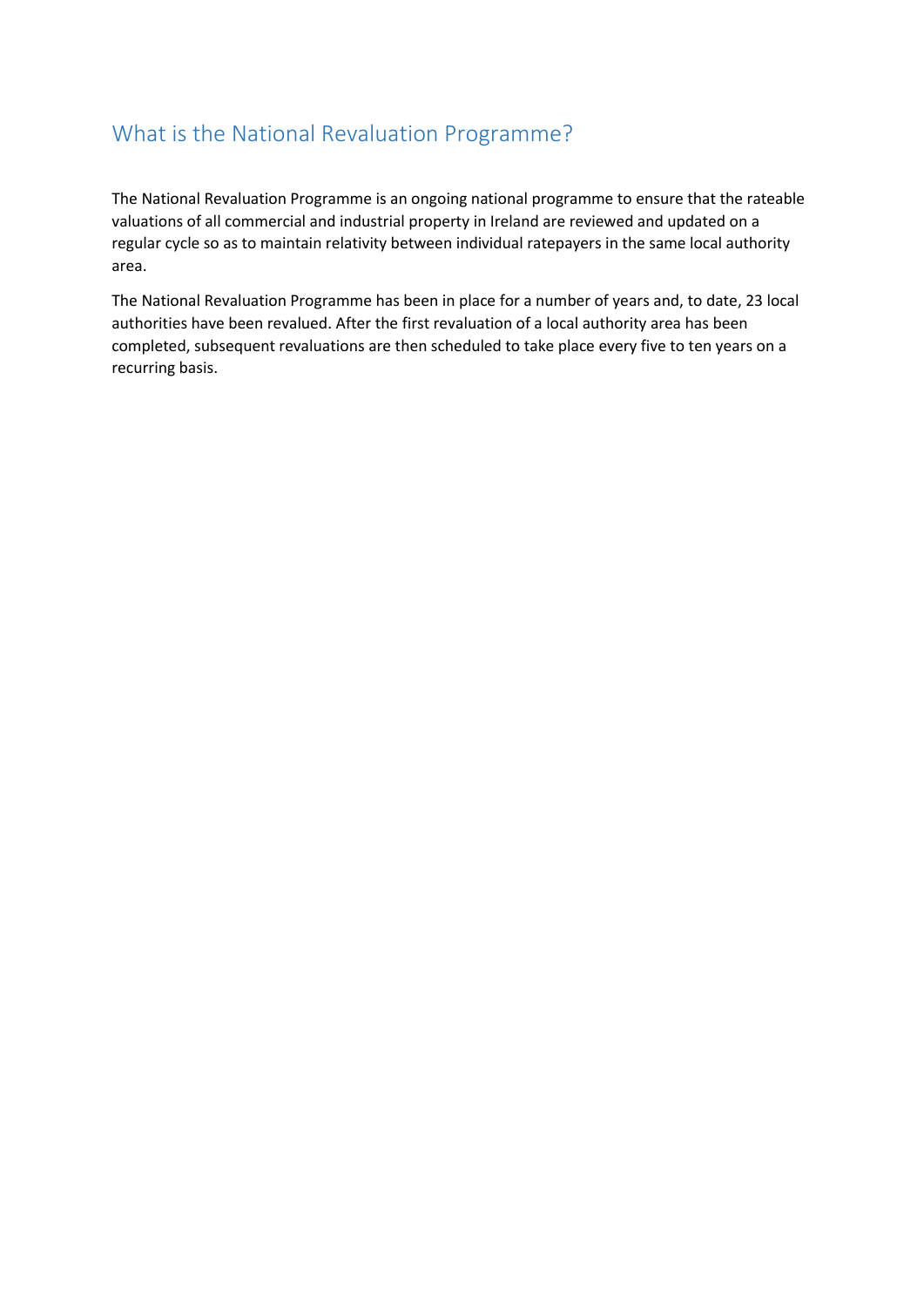## <span id="page-3-0"></span>Why was the decision made to defer the revaluations of the seven local authorities?

The deferral of revaluations is to allow for the impact of COVID-19 on the commercial property market to be assessed and reflected in the revaluation of these seven local authority areas. The new valuations for the areas undergoing revaluation will be published in October 2023 and will become effective for rates purposes from 2024 onwards.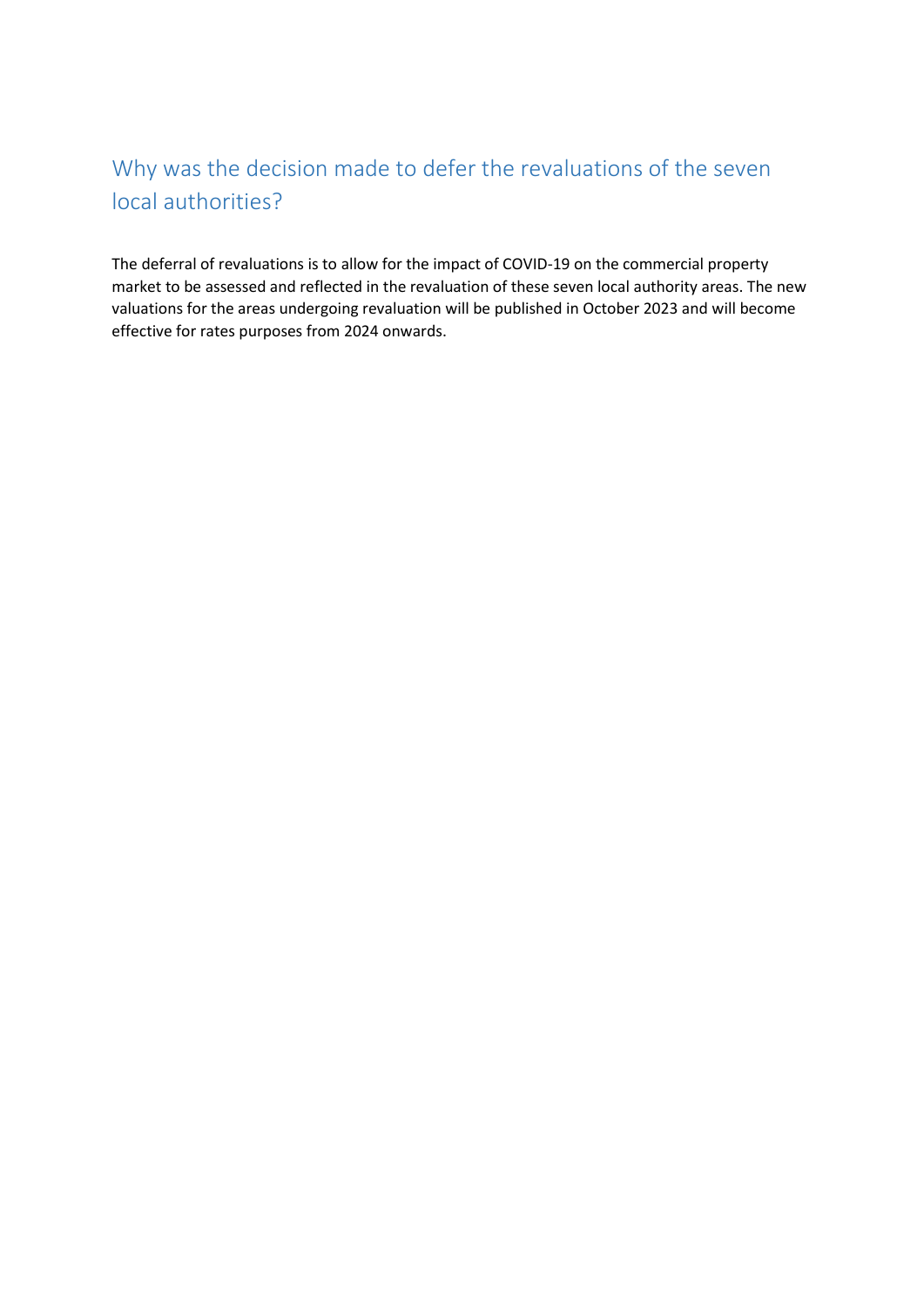#### <span id="page-4-0"></span>Will the Valuation Office notify ratepayers of the deferral?

Yes. The Valuation Office will be writing to individual ratepayers in the Clare County Council, Donegal County Council, Dún Laoghaire-Rathdown County Council, Galway City Council, Galway County Council, Kerry County Council and Mayo County Council local authority areas shortly to notify them of the changed timelines and will also notify the trade bodies which represent businesses in these areas.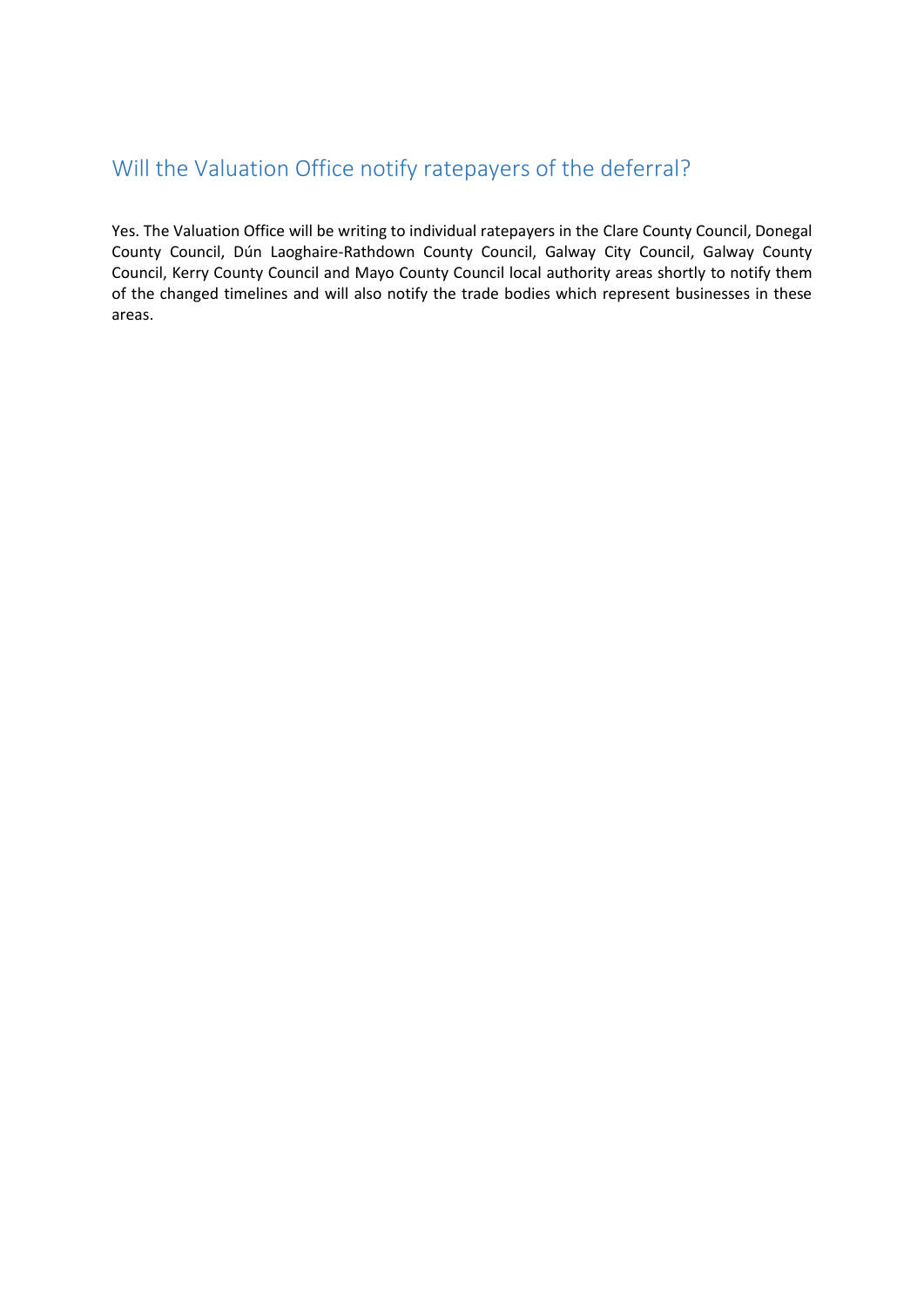## <span id="page-5-0"></span>What is happening in relation to Local Authorities outside of those for whom the deferral relates?

The revaluations of the local authority areas of Cork City Council and Cork County Council are due to take place after the completion of the deferred revaluations. The remaining local authority areas have all been revalued at least once and have relatively modern valuation lists. Further revaluations of these local authority areas will take place in due course in accordance with the National Revaluation Programme.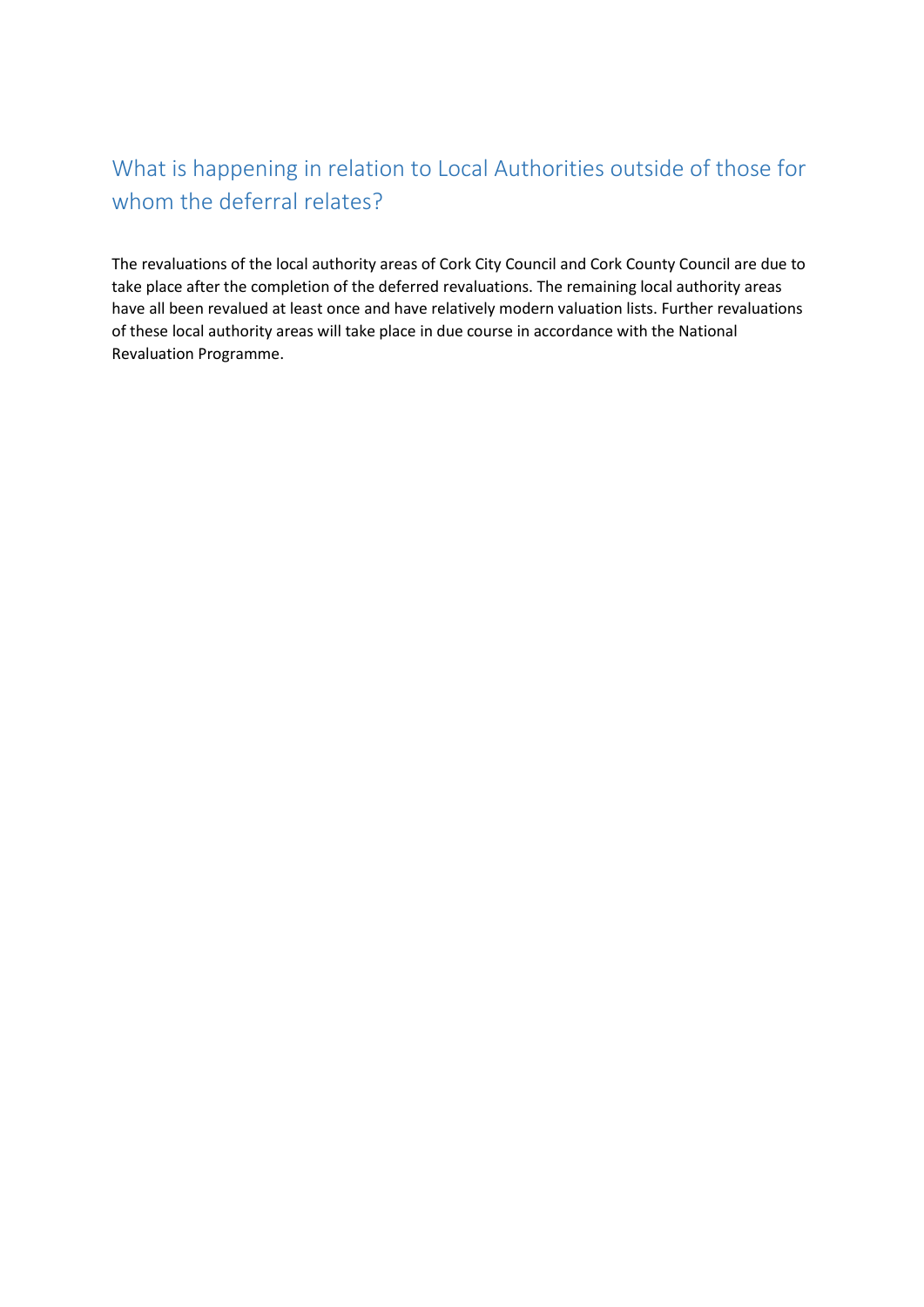### <span id="page-6-0"></span>Will an amendment to legislation be required?

Minor amendments to the Valuation Acts will be required to provide for the revaluations of rateable properties in Clare County Council, Donegal County Council, Dún Laoghaire-Rathdown County Council, Galway City Council, Galway County Council, Kerry County Council and Mayo County Council and the effect the deferral will have on the National Revaluation programme.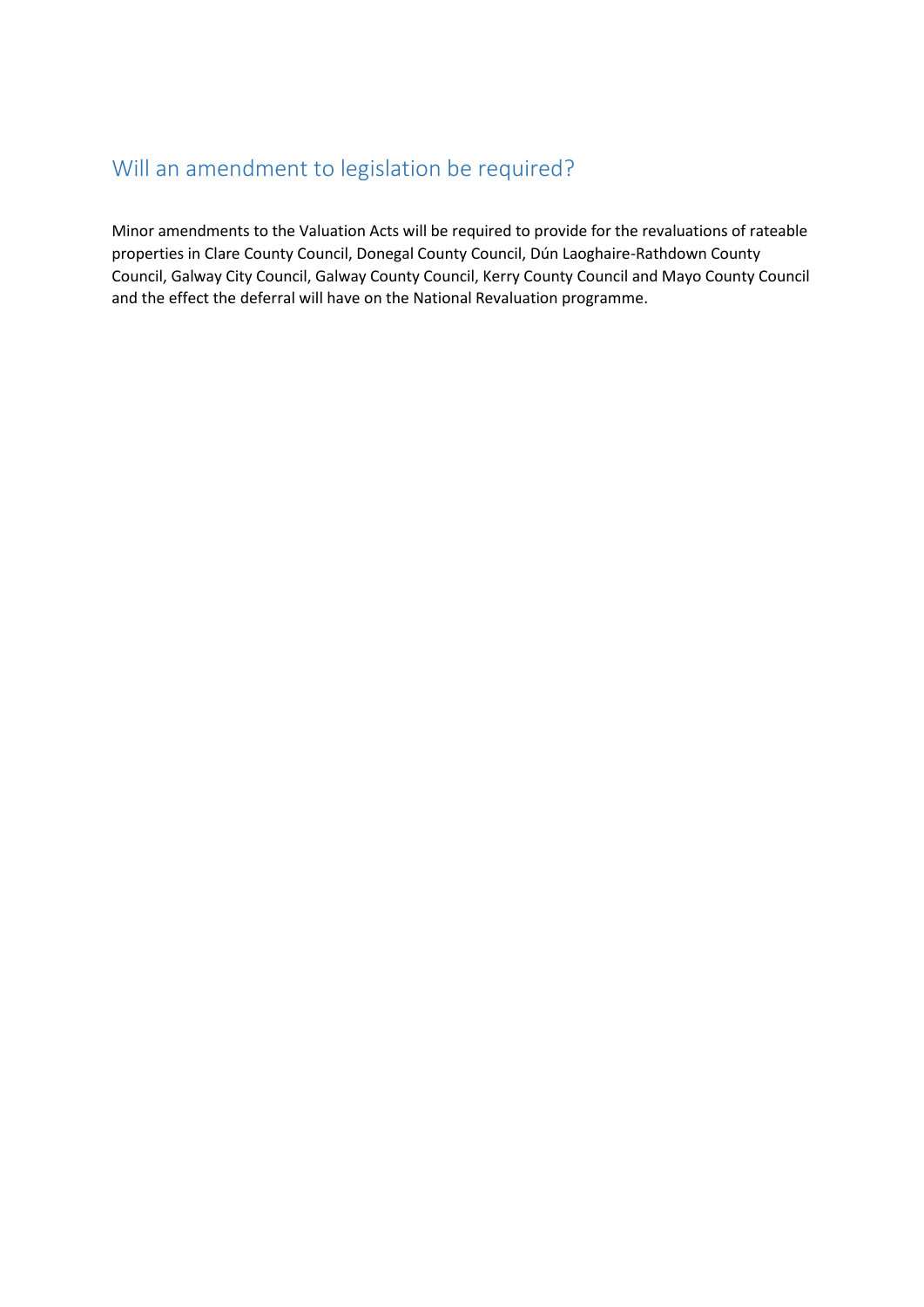# <span id="page-7-0"></span>What is the new valuation date?

This is under consideration and we will update our website with these details as soon as they are available.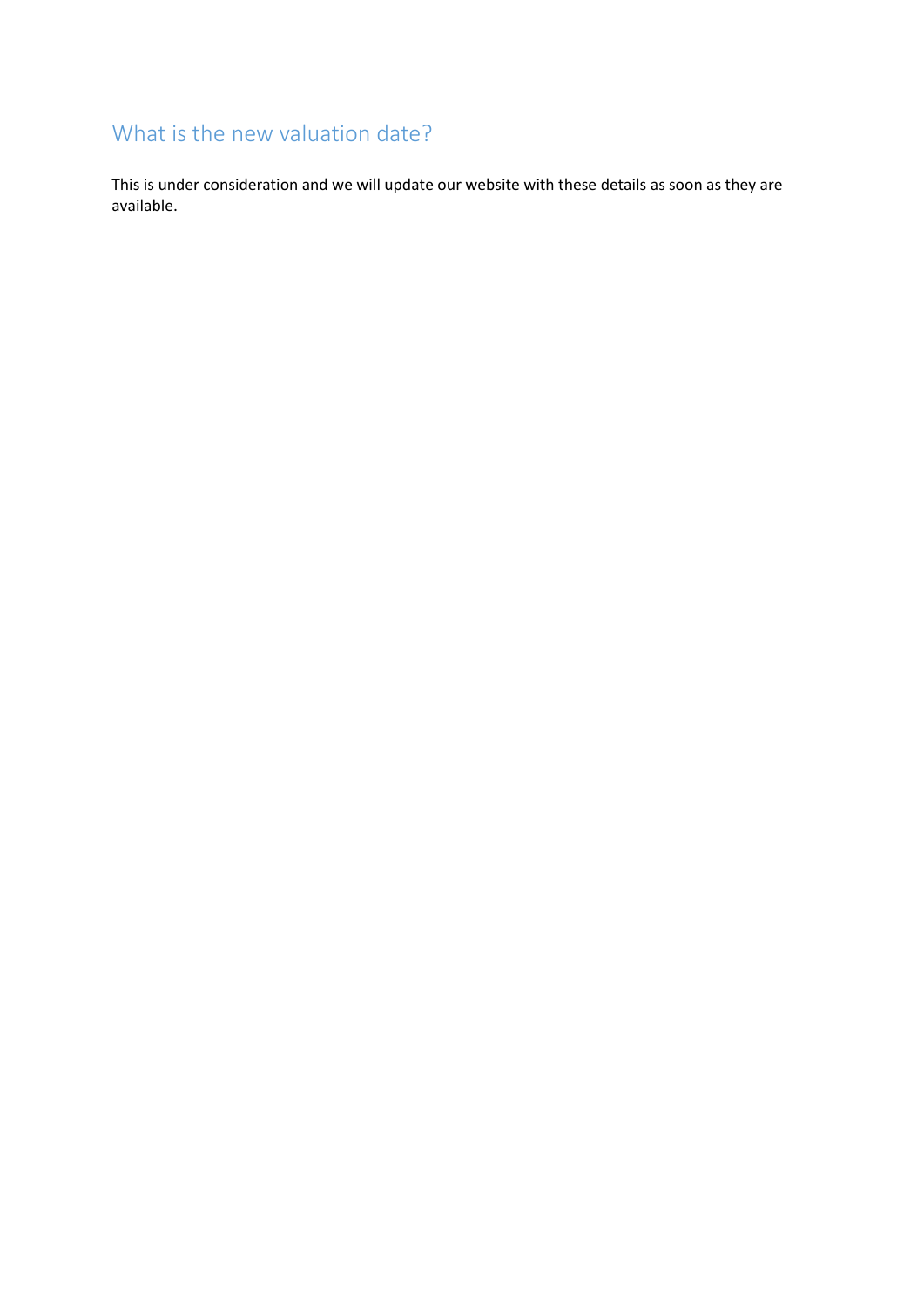# <span id="page-8-0"></span>When will proposed valuation certificates be issued?

This is under consideration and we will update our website with these details as soon as they are available.